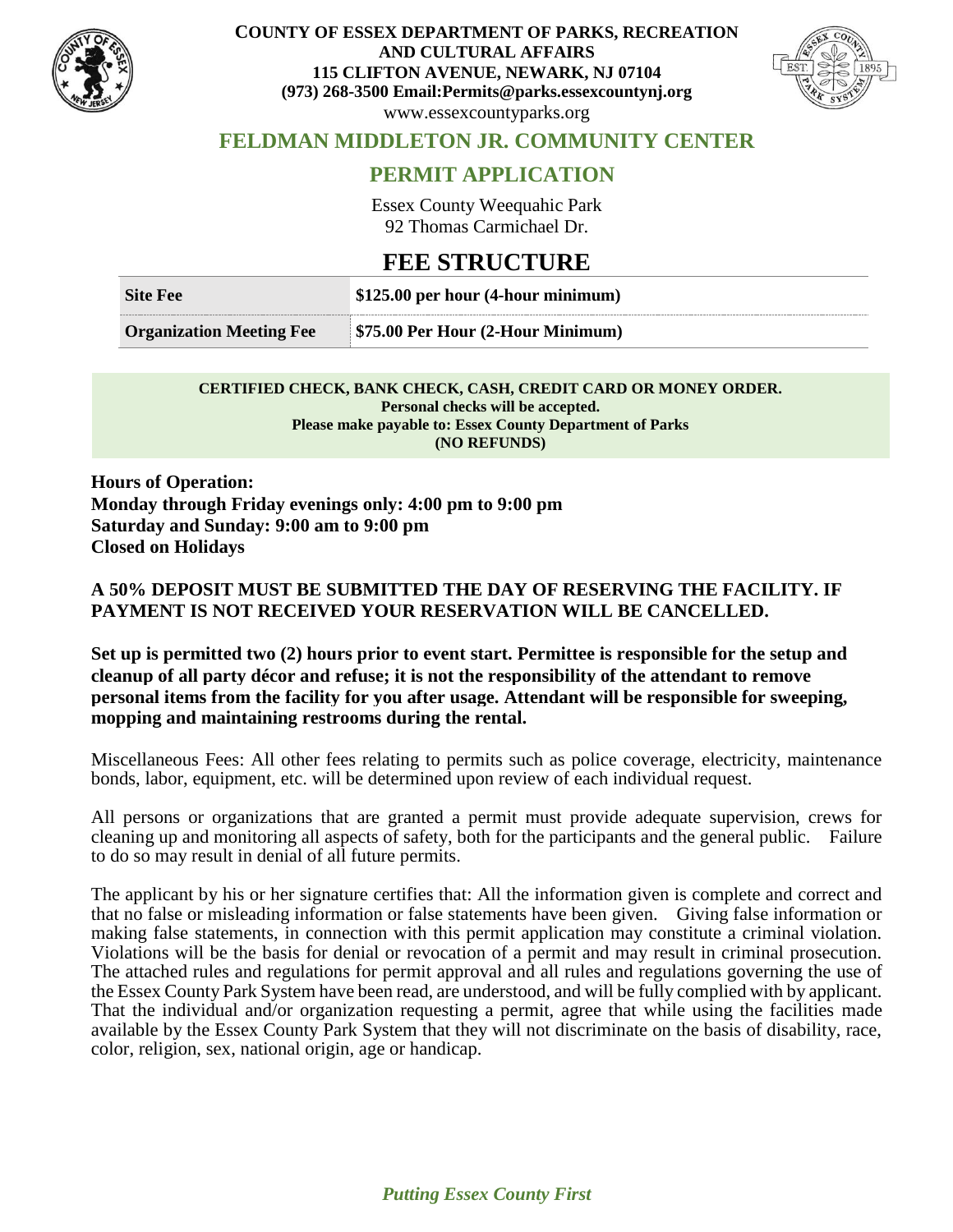

#### **COUNTY OF ESSEX DEPARTMENT OF PARKS, RECREATION AND CULTURAL AFFAIRS 115 CLIFTON AVENUE, NEWARK, NJ 07104 (973) 268-3500 Email:Permits@parks.essexcountynj.org** www.essexcountyparks.org



*During the public health emergency stemming from the spread of the coronavirus, the holder of this permit is responsible for compliance of safety guidelines as set forth by the State of New Jersey. It is the permit holder's responsibility to monitor the guidelines as they may change or be updated over the duration of this permit. The County of Essex holds no responsibility for regulation of these guidelines, nor will the County of Essex be liable for the permit holder's failure to comply with these guidelines. The terms and conditions of this permit are subject to change as additional rules and regulations are set forth by the State of New Jersey.*

# **Feldman Middleton, Jr. Community Center**

# **Permit Guidelines**

# **GUIDELINES:**

- 1. Requests must be received between two weeks and a month prior to the event date. (allow two weeks for approvals.) **All requests are made by submitting a completed permit application.**
- 2. Requests that are received after the deadline may be denied.
- 3. All applicable fees and documents must be received **before** a permit will be issued and the site occupied. After the application is submitted and reviewed by park personnel additional fees may apply based on site location and permit conditions.
- 4. Checks or money orders should be made payable to Essex County Department of Parks, Recreation and Cultural Affairs (May abbreviate: Essex County Dept. Of Parks).
- **5. Permittee is required to leave the site clean and in its original condition. All furniture must remain within the building.**
- 6. Possession of alcoholic beverages is permitted. **(separate application, and insurance is required)**
- 7. Lit candles are not permitted, however, sternos and electric warmers are permitted.
- **8. Decorations and signs are limited to tables and chairs only, not walls or ceilings. No confetti or glitter is permitted.**
- 9. Pets and other animals are not permitted.
- 10.No Inflatables of any sort are permitted. No Cooking of any food is permitted.
- 11.All Cancelations of events must be made known to permits division within 1 week of event date.
- 12.Parking is permitted in designated areas only, not on grassy lawns or walkways.
- 13.Kitchen Access, only up to 2 people allowed in the kitchen area at a time.

### *Putting Essex County First*